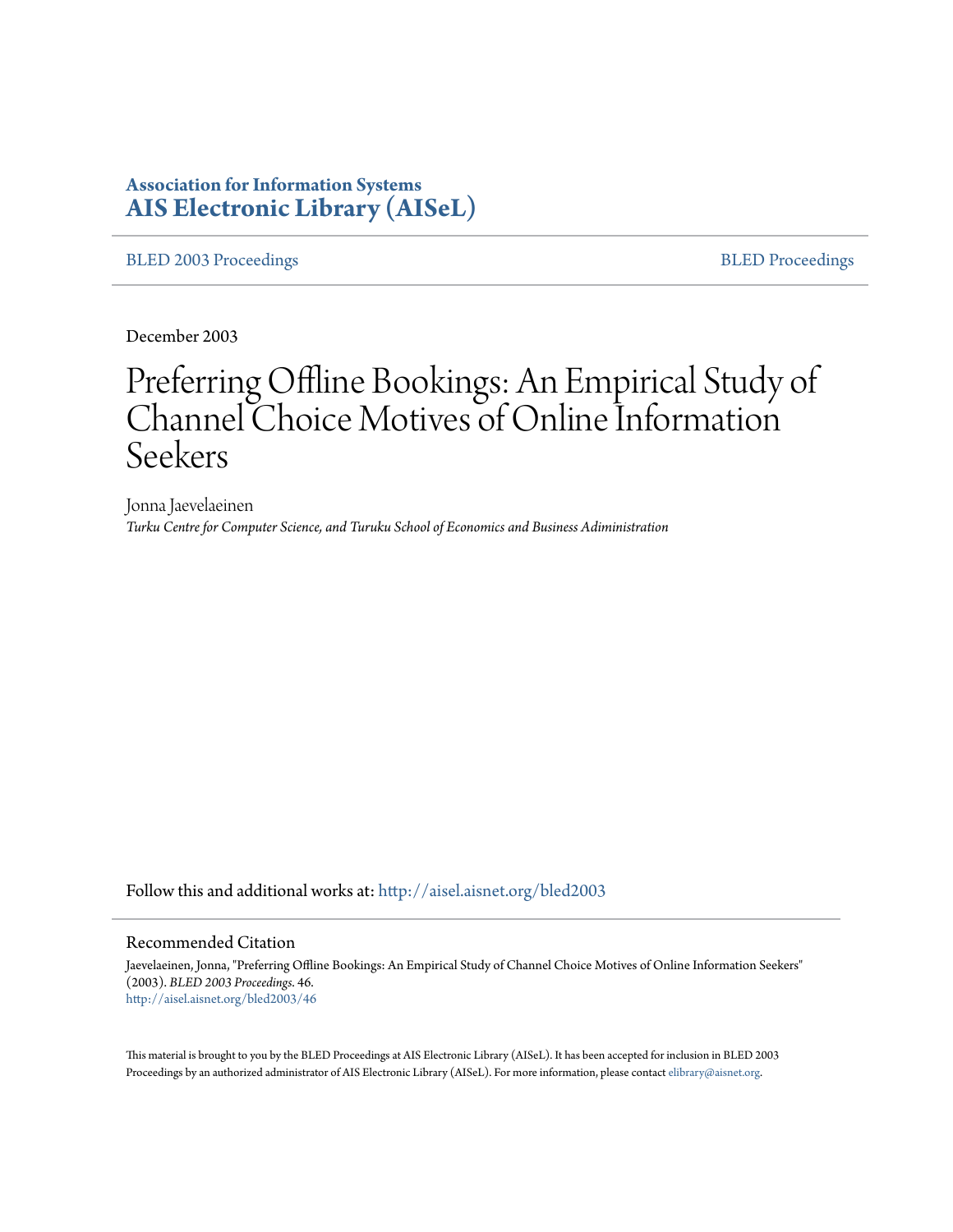# **16th Bled eCommerce Conference**

#### **eTransformation**

Bled, Slovenia, June 9 – 11, 2003

# **Preferring Offline Bookings: An Empirical Study of Channel Choice Motives of Online Information Seekers**

#### **Jonna Järveläinen**

Turku Centre for Computer Science, Turku School of Economics and Business Administration, Finland Jonna.Jjarvelainen@Tukkk.fi

#### **Abstract**

*Gaining revenues from e-commerce has proven to be far trickier that could have been expected from the hype in the late 1990's. The majority of online customers are still information seekers, who make their purchases offline. The tourism industry has achieved a competitive advantage over other sectors, since it has been able to transfer more customers online. Therefore, we should examine and learn from the companies in travel business. This paper reports the findings from a study exploring motives behind booking channel choice. For testing eight hypotheses based on media choice theories, a questionnaire was designed and implemented in a Web survey for customers visiting the Web site of a passenger cruise company. The primary reasons for not using the Internet for travel reservations were: perceiving the booking so complex that discussion with customer service was required, having many special arrangements included in the booking, and distrust in finding the cheapest alternative in the online booking system. Online booking was found to be quick, easy, and especially suitable for simple bookings with no special arrangements. The probability of making a reservation online increased when a customer gained more experience of online shopping.* 

#### **1. Introduction**

On the retail sector, approximately 1% of the total revenues come from electronic commerce transactions (OECD, 2002). In the travel industry, for example Southwest Airlines has reported as high as 26% of its revenues coming from online sales (Nua, 2001). However, outstanding achievements have primarily been reached by only companies that base their low airfares on e.g. minimal distribution costs by selling tickets mainly on the Internet. Still the travel industry is generally more successful than other industries in the online sales and this is why we could learn from the good example of travel businesses in electronic commerce (Nua, 2002; Nua, 2003).

The information intensive travel products should be extremely suitable for selling in electronic media (Anckar & Walden, 2001). Still, for one customer who made a booking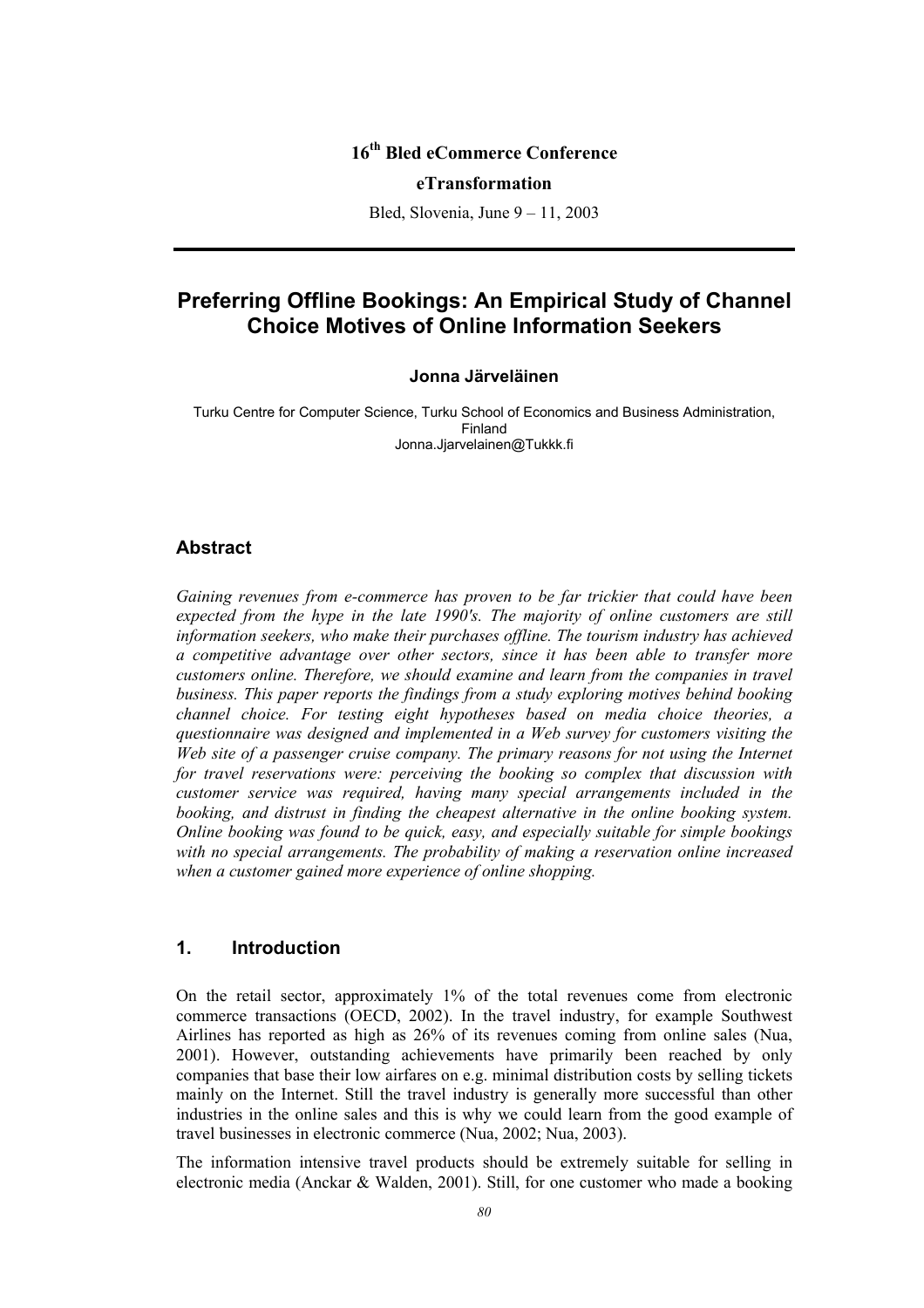with the online booking system concerned in this study, there were 12 customers who used the system only for checking prices and timetables and 43 customers who searched other information from the company's Web site.

The Internet is widely used as a source of information and a customer service channel, but consumers still prefer traditional channels when purchasing products and services. If we could understand the channel choice motives of the information-seeking customers, online customer service could be improved and therefore companies could benefit from their cost-effective, but expensive investments, the e-commerce systems, when more customers would make their purchases online.

The purpose of this study has been to explore reasons behind poor acceptance of a new purchasing channel, the Internet. Eight hypotheses based on media richness theory, social influence model, technology acceptance model and media appropriateness theory, were used in explaining the channel selections of consumers. The empirical data has been collected from customers of a passenger cruise company with a Web survey. The responses include both quantitative and qualitative data from 2479 respondents collected in 11 days.

# **2. Media Choice Theories and Research Hypotheses**

In organisation science the media choice theories have been used to explain the communication media choices of management and co-workers. The choice of consumers between different purchasing channels is analogous to media choice in organisational context. These established theories bring a new perspective to this relatively fragmented research area of electronic commerce from the position of consumers. All four media choice theories, (media richness theory, social influence model, technology acceptance model and media appropriateness theory) have a unique viewpoint to the research problem: why people who use the Internet for information seeking do not make their travel reservations online.

The research hypotheses are based on the four media choice theories and their basic assumptions presented here. An answer to the research problem is sought by comparing customers who made their previous booking in travel agency, ticketing agency, or telephone (hereafter *traditional bookers*) and customers who made their previous booking with the interactive online booking system (hereafter *online bookers*).

## *2.1 Media Richness Theory*

Media richness theory (Daft & Lengel, 1986; Trevino et al., 1990) has received critique because of its positivistic conception of people's media choices (e.g. El-Shinnawy & Markus, 1992; Huang et al., 1998). However, it has an interesting classification of task features and therefore it will be used in this study.

The theory argues that different media can be placed on a continuum of rich and lean communication, based on four properties: the ability to transmit multiple cues, the immediacy of feedback, the use of natural language, and the personal focus of medium. The richest media on this continuum is face-to-face, followed by telephone, personal documents as letters and memos, impersonal written documents, and numeric documents. On the Web various forms of communication is possible, and in this case the (communication) medium is an interactive online booking system, which cannot convey or interpret multiple cues, nor is it very personal and the language used is not very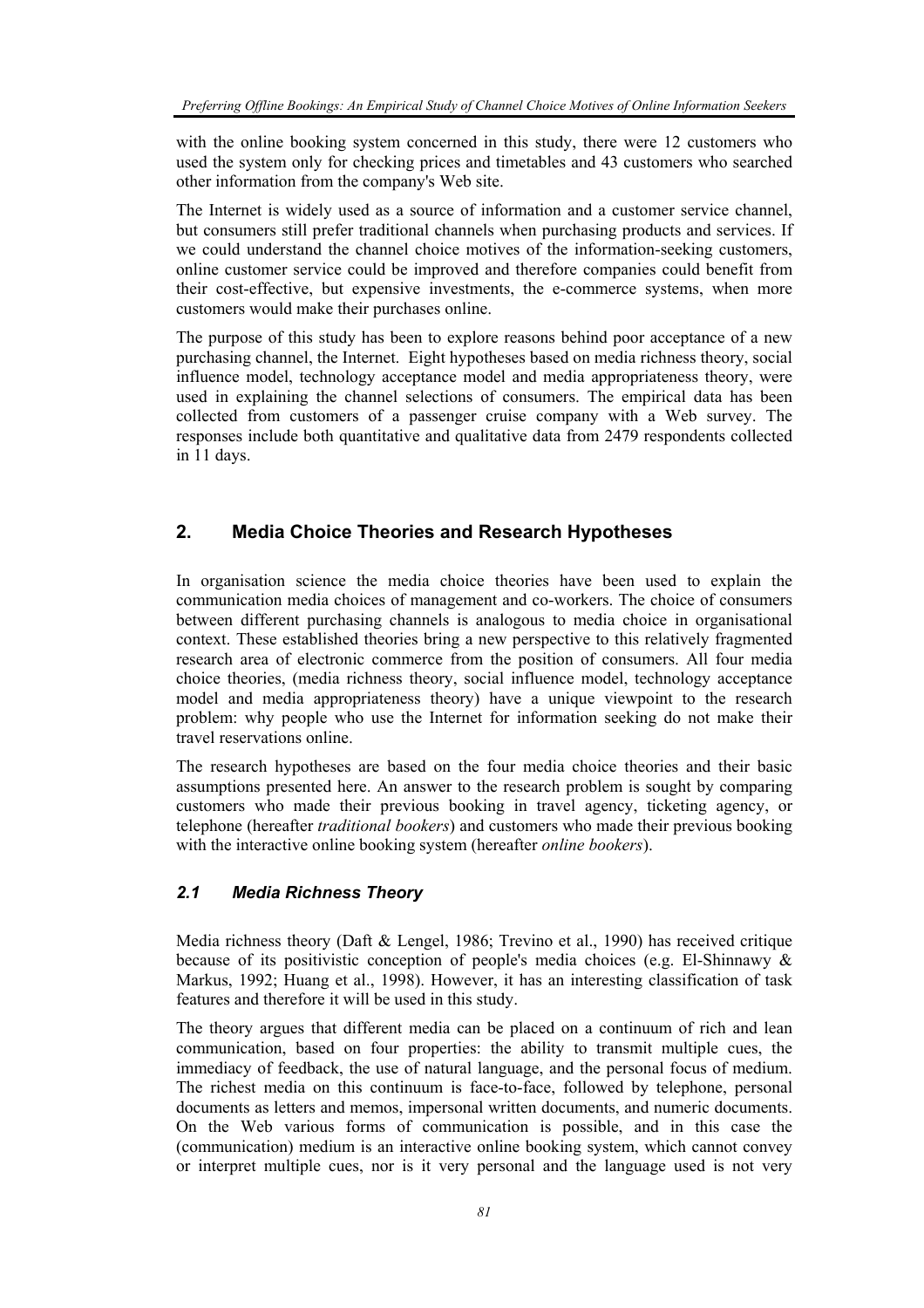natural, but the feedback from the system can be very speedy. Therefore, the system can be classified as a relatively lean medium.

According to the same theory, in order to complete efficiently an ambiguous (equivocal) task an information rich medium is suitable, since the task requires clarification and verbal discussion. Respectively, for an uncertain task the most fitting medium is an information lean one. As uncertainty is defined as lack of information, consequently when more information is received the uncertainty of the task improves e.g. it becomes clearer. Information is more efficiently presented in a written form than verbally.

The booking of a travel product could be described as an uncertain task, since the travel product is an information intensive product. The more information about the product is available, the simpler it is to make a reservation. In addition, the less components or special arrangements are included in the booking, the simpler reservation task is (e.g. Werthner and Klein, 1999; Anckar and Walden, 2001). Therefore, for a simple travel product the most efficient booking channel would be the Internet. However, a traditional booker may consider travel products ambiguous, and the booking tasks requiring discussion, since he/she has chosen a traditional channel. From these assumptions based on the media richness theory, these hypotheses have been made:

Hypothesis 1 (H1): Traditional bookers perceive a booking to be more ambiguous than online bookers.

H2: Traditional bookers have more special arrangements in their bookings than online bookers.

H3: During a booking task, traditional bookers are more willing to discuss with a customer service person than online bookers.

H4: Both traditional and online bookers consider that their booking tasks were efficient.

## *2.2 Social Influence Model*

Social influence model by Fulk et al. (1990) considering the subjective and social aspects of people's media choices has been supported by some studies (e.g. Fulk, 1993; Venkatesh & Morris, 2000), but there are also opposite findings (e.g. Carlson & Zmud, 1999; Minsky & Marin, 1999). In order to find as many reasons as possible for choosing a booking channel this model is also included in the study.

Social influence model argues that media perceptions are partially subjective and socially constructed, not merely based on objective media characteristics (as in media richness theory). Therefore, people's perceptions of the richness of media are different and suitable for particular tasks. The media choice is subjective, retrospective and under the influence of information provided by others. As group norms affect media choices of individuals, a social opinion may even prevent rationally the most efficient behaviour.

The social environments' attitudes towards and experiences of online shopping and travel reservations, as well as the interactive online booking system could have an influence on customers' behaviour. The hypothesis based on the social influence model is:

H5: The perceptions of traditional bookers about their social environments' attitude towards and experience of online shopping and travel bookings are lower than the perceptions of online bookers.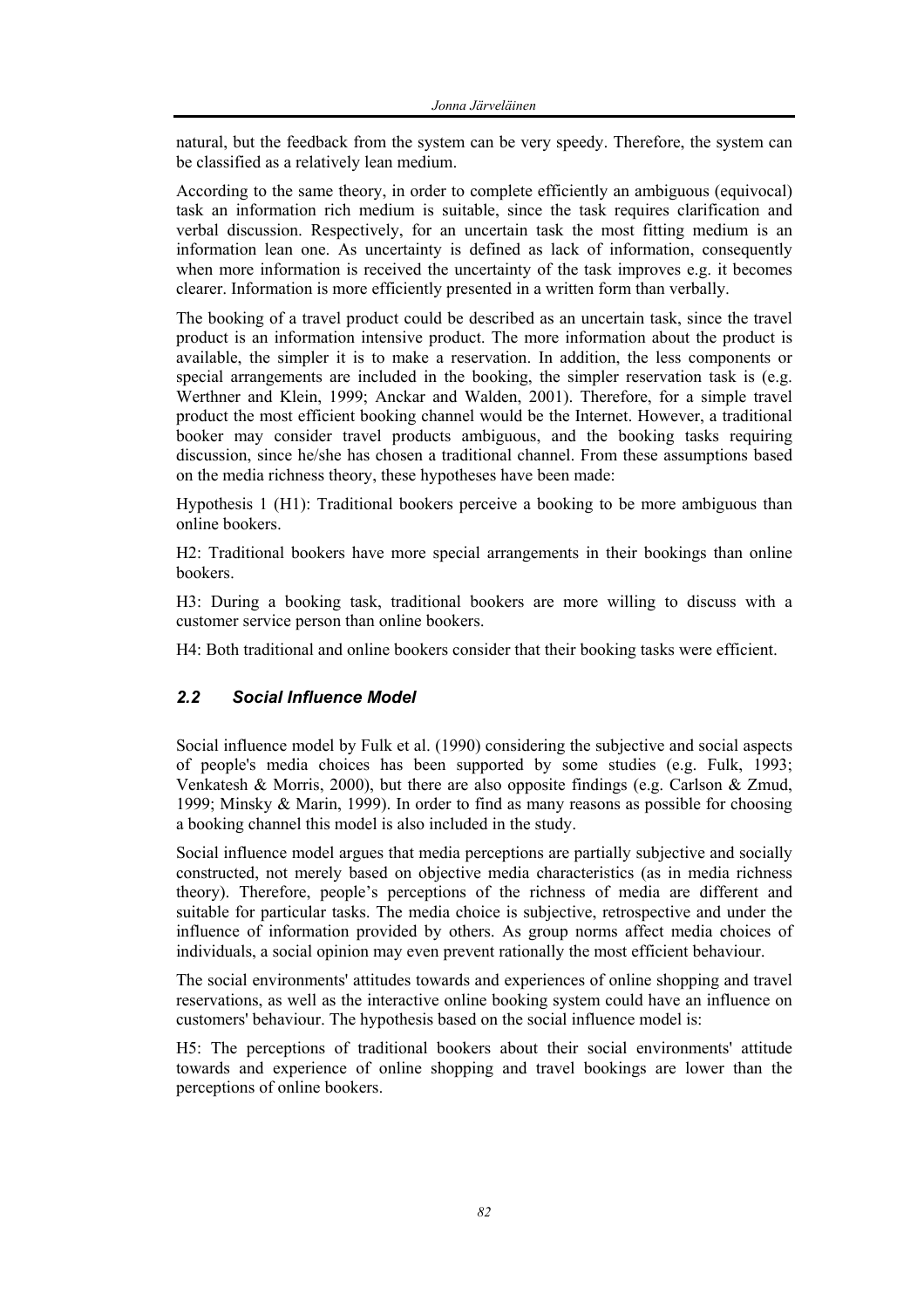## *2.3 Technology Acceptance Model*

Technology acceptance model (Davis, 1989; Davis et al., 1989) has been used in and supported by numerous studies (Devaraj et al., 2002; Karahanna & Straub, 1999; Lederer et al., 2000). It argues that perceived usefulness and ease-of-use are key factors in the user's acceptance of technologies or computers. Perceived usefulness has been defined as a user's subjective perception of the computer's ability to increase job performance when completing a task. Perceived ease of use is a person's subjective perception of the computer system's effortlessness. Perceived ease of use affects perceived usefulness, so it has also an indirect effect on a user's technology acceptance.

The useful characteristics of online booking are its speed, lower prices, and the ability to present more information compared to traditional booking channels. The online booking system concerned in this study has been designed to be as easy-to-use as possible and developed according to the best practices of online booking systems used by the European passenger cruise companies. In addition, the system is constantly improved based on user feedback. The equivalent payment methods (Internet bank payment, credit cards and mailed bill) as in the traditional bookings are also applied to the online booking system to make the transactions secure. Further, the privacy of a user's personal information is guaranteed to be limited only to mailings of the company accepted by the user. In spite of this the perceived ease-of-use of the online booking system is also checked in this study.

The hypothesis based on the technology acceptance model is:

H6: Compared to online bookers, traditional bookers perceive that the online booking system is less useful and not as easy to use as traditional booking channels.

## *2.4 Media Appropriateness Theory*

Media appropriateness theory (King  $\&$  Xia, 1997) is based on technology acceptance model, social cognitive theory, and theory of planned behaviour (originally the concept of "media appropriateness" was introduced by Rice (1993), and it was based on social presence and media richness theories). The theory is not as widely used as technology acceptance model, but also other studies have made similar findings (Novak et al., 2000; Shim et al., 2001; Taylor & Todd, 1995). It argues that users make their media choice not only rationally considering media or task features, but also their own experience affects the choice. Increased experience improves skills, abilities, and comfort to use a computer system. If a user has had bad experiences of for example an e-mail system, other means of communication are chosen. Because most of us are familiar with face-to-face conversations, telephone, group meetings, and written notes, we tend to choose traditional media for many tasks, and therefore we may consider the traditional media more suitable for different tasks than the new media.

King and Xia (1997) found in a longitudinal study that when the subjects were able to use a multitude of media, and they gained experience of the new media - more appropriate media was chosen for tasks - instead of using the media in which they had more experience. Experience of online shopping and travel reservations could lower the threshold to book with the online booking system. The hypotheses based on the media appropriateness theory are:

H7: Traditional bookers do not perceive the Internet to be as suitable channel for travel reservations as online bookers.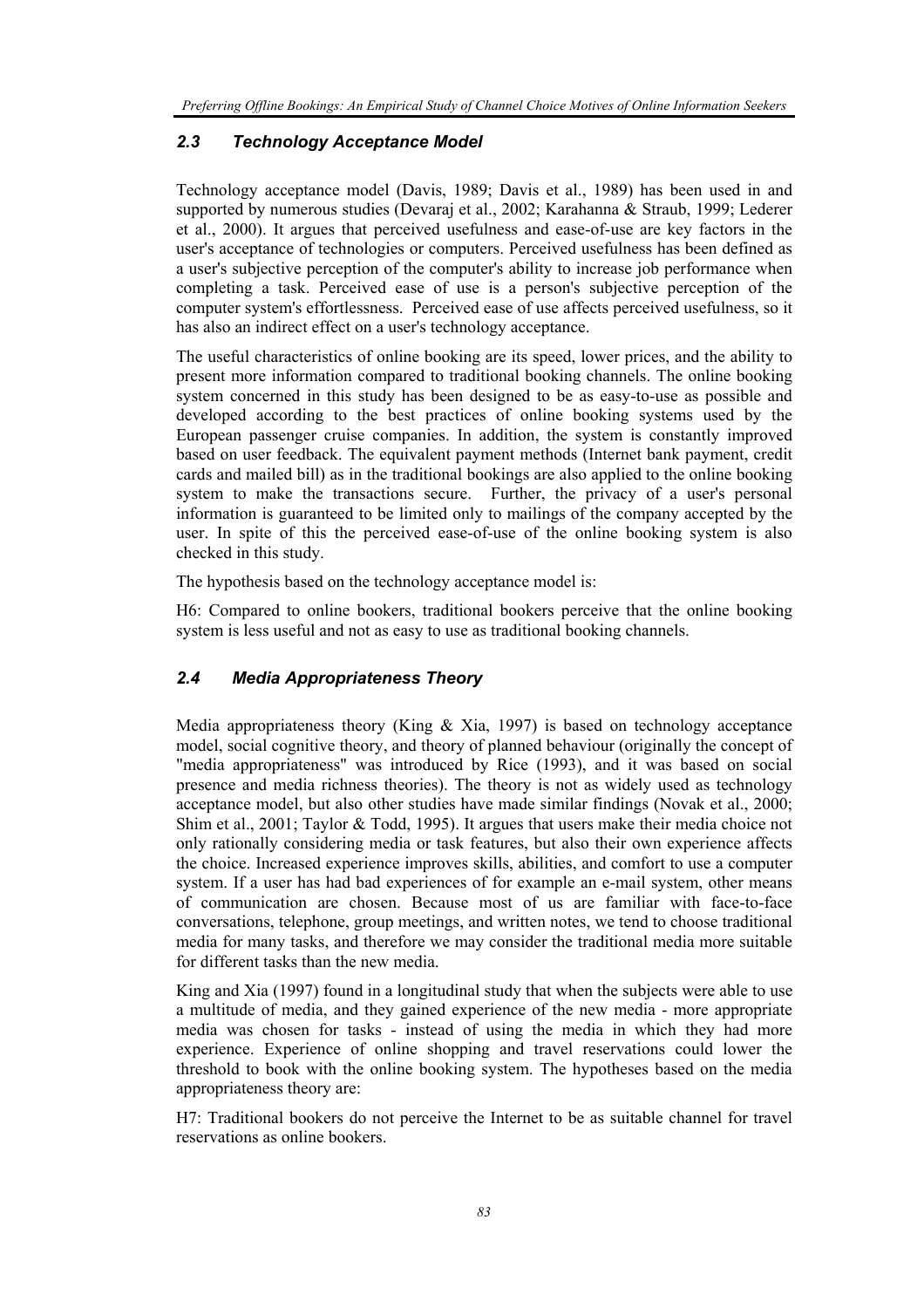H8: Traditional bookers have less experience of online shopping and travel reservations than online bookers.

# **3. The Research Background**

The company under study is one of the largest Finnish passenger cruise companies operating in the Baltic Sea, owned by a large European ferry operator. Its substantial market share (between Finland and Sweden is approximately 50% and between Finland and Estonia roughly 20%) and its long reputable history make it a trustworthy company.

The study started with short open-ended customer interviews in a company owned ticketing agency, following the design phase after which the questionnaire was tested; first in a ticketing agency with actual clients and second, 13 academic colleagues tested the questionnaire on the Web. After revisions, the questionnaire was ready for the actual survey. The questionnaire was placed on the company's home page to be presented to all visitors.

The Web was chosen as the survey medium as only 4 percent of the company's total bookings were done via the online booking system. Reaching the customers who had made their reservations online or who had at least access to the Internet would have been difficult otherwise. In addition the customers who did not use or even had access to the Internet could not compare traditional and online booking channels.

An interactive Web survey has many advantages. Compared to the postal mail or telephone surveys, it is a more rapid and an inexpensive way to collect a great amount of data. In addition, the data coding is easy and reliable as in any computer-supported data collection method. The disadvantages are for example a biased sample or results and counting the response rate (e.g. Humphrey, 2000; Zhang, 1999).

Ensuring the validity of the respondents is not easy with Web surveys because of the anonymity ("On the Internet, nobody knows you're a dog" as Peter Steiner's cartoon stated on The New Yorker on July 5th 1993. An effort was made to eliminate multiple responses from the same respondent with 1) no-reward policy (e.g. O'Neil & Penrod 2001), 2) a cookie that was saved in the respondent's computer under his own username (and so impeded answering more than once) and 3) a careful screening of responses to find exactly similar responses. To reach the target population and valid subjects, the Web survey was placed on the company's homepage, and only visitors, who had made a reservation with the company during the previous three months, were requested to answer the questionnaire.

## *3.1 The Operationalisation of the Variables*

The questionnaire used was based on a literature review of the four media choice theories. The standardised and pretested measures (Dennis and Kinney, 1998; Karahanna and Limayem, 2000; Suh, 1999) were not applicable without modifications, since most of them have been used in organisational settings, and the questions were mostly work related. The open-ended answers of the pilot study, and company's previous Web surveys were used in the design process as well as the expertise of three colleagues of (Web) surveys and electronic commerce.

A question group was designed for each theoretical hypothesis. All questions concerning the respondent's personal opinions had a five-point Likert scale  $(1=$  Strongly agree,  $2=$ Agree, 3= Neither agree or disagree, 4= Disagree, 5= Strongly disagree; "I don't know"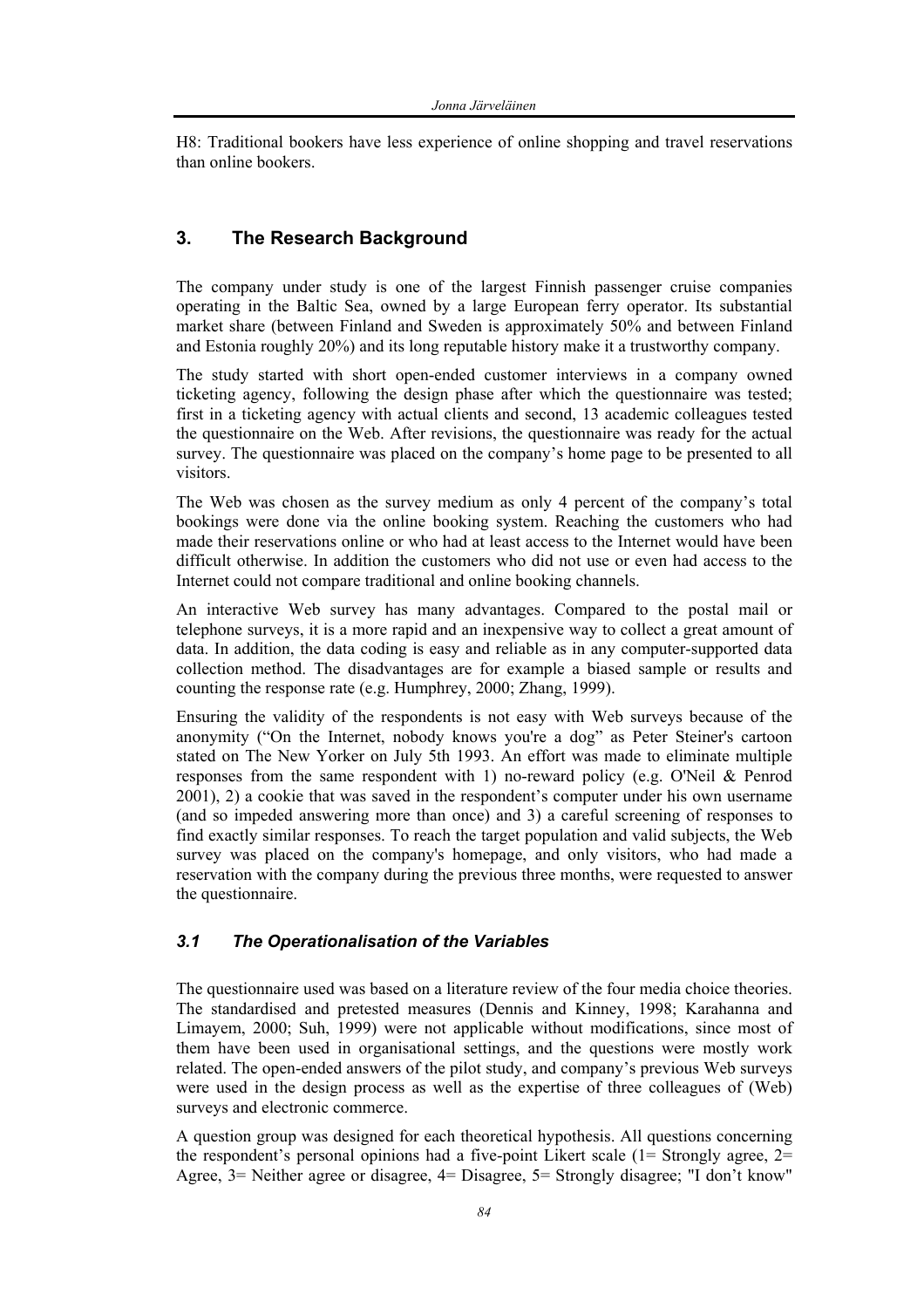alternative was also available). The previous booking channel was used as the dependent variable, and comparison was made between the online and the traditional bookers (travel and ticketing agency and telephone) for the sake of simplicity. The independent variables were based on the hypotheses:

*Ambiguity (H1):* The respondents were asked if they perceived the previous booking task as simple, the concepts used during the reservation clear, and that no misunderstandings had occurred.

*Special arrangements (H2)*: The most common special arrangements included in cruise products were documented. The respondents were asked if their previous reservation contained any special cabin arrangements, car, hotel, connections to other transports, or other special arrangements.

*Desire for discussion (H3)*: The respondents were asked if they wanted to discuss with customer service during the booking .

*Efficiency (H4)*: The reservation task performance was also checked; the respondents indicated if the task was quick and the outcome (booked cruise) correct (as he/she expected it would be).

*Social environments' attitudes and experiences (H5)*: The subjects were asked about their perceptions of their near social environment's (near relatives, friends, and colleagues at work) Internet use frequency and attitudes towards online shopping and travel booking. In addition, there were questions whether their near social environment had bought something or made travel bookings on the Internet or with the interactive online booking system, and did they had had any negative experiences of service quality when buying or making travel bookings on the Internet.

*Usefulness and ease-of-use (H6)*: Usefulness was measured by asking if the online booking channel was quicker, easier, cheaper, or more correct than the traditional booking channels, and could the respondents obtain the extra information better online than from the traditional channels.

*Internet as booking channel (H7)*: The respondents were asked about perceptions of the Internet's suitability for travel bookings.

*Internet shopping and booking experience (H8)*: The respondents were asked the number of times they had bought something or booked with the Internet or the online booking system.

#### *3.2 Analysis Methods*

All the data analysis was done with the SPSS 10.1 for Windows. Basic frequency tests with the categorical data revealed that the normal distribution assumption was not satisfied. The Spearman correlation coefficient test, which can be used with categorical data and does not require normally distributed data, was used in hypothesis testing. Confidence level used was 99%.

In addition, some deeper analysis tools were considered. Most other tests assume normality of the data, but the logistic regression analysis does not (e.g. Hosmer and Lemeshow, 2000). It was used for predicting which dependent (traditional or online booker) variable group would a respondent belong to, by identifying independent variables that are most useful for this prediction. For the logistic regression analysis, the categorical data was transposed into dummy variables, so the results were easier to interpret, than if the reference cell coding in the SPSS had been used. Qualitative data was analysed with the NVivo 1.3 tool.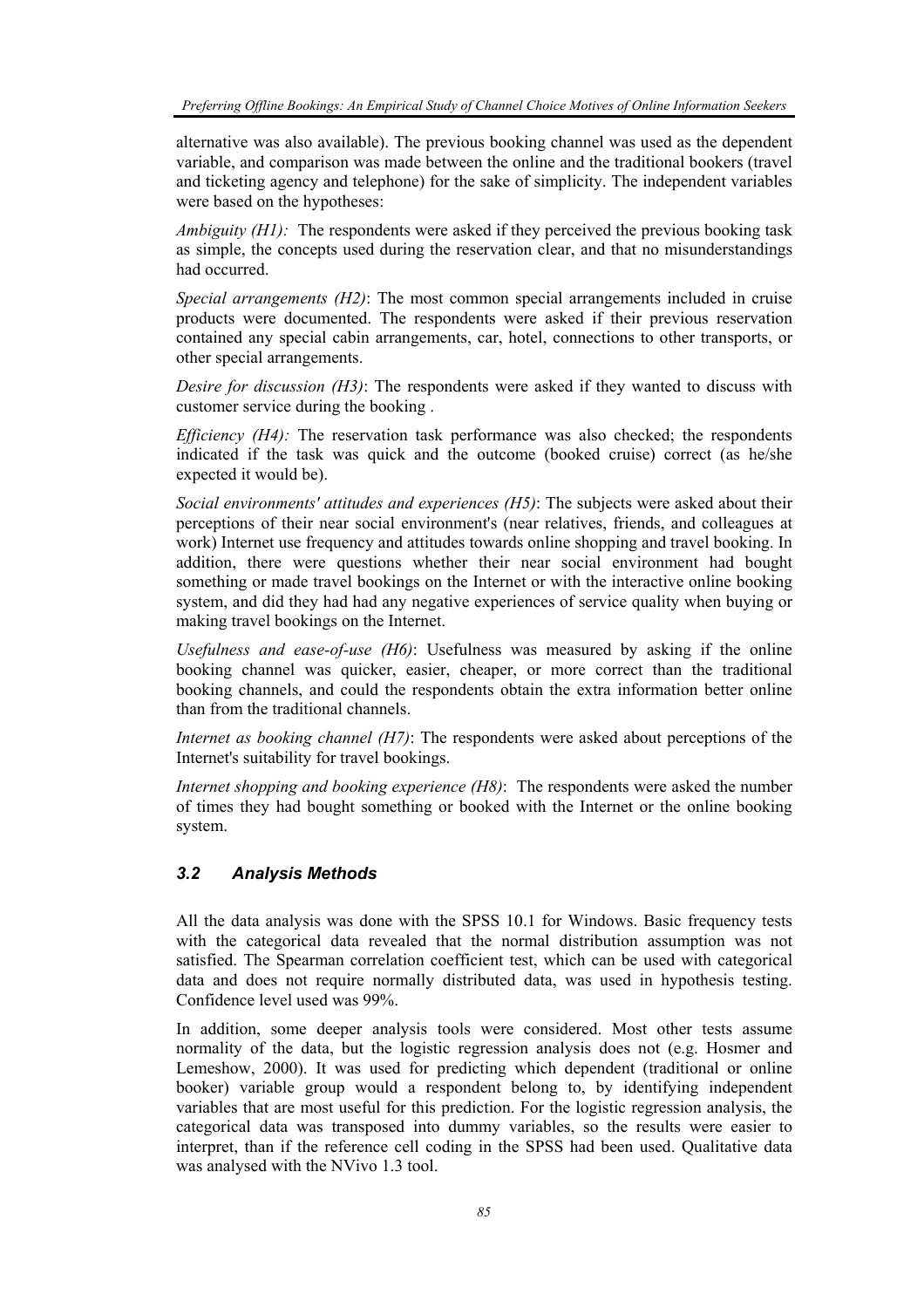## *3.3 Reliability and Validity*

The reliability of the constructs was evaluated with Cronbach alpha values (table 1), which were greater than  $0.7$  (Nunnally  $\&$  Bernstein, 1994). The validity of the operationalisations was examined in terms of face, convergent, and discriminant validity. As measures were developed based on validated instruments presented in literature, modified with help of experienced colleagues, and pretested carefully, the face validity of measures was found to be satisfactory.

*Table 1: Reliability and Convergent Validity Values of the Multi-Item Constructs, Excluding Single-Item Variables* 

|                                                           | Cronbach | Convergent validity           |
|-----------------------------------------------------------|----------|-------------------------------|
|                                                           | alpha    | $(factor \text{ analysis})^1$ |
| Ambiguity (Factor 1)                                      | 0.774    | 0.843                         |
|                                                           |          | 0.872                         |
|                                                           |          | 0.808                         |
| Social environment's attitudes and experiences (Factor 2) | 0.811    | 0.799                         |
|                                                           |          | 0.896                         |
|                                                           |          | 0.796                         |
| Usefulness and ease-of-use (Factor 3)                     | 0.82     | 0.749                         |
|                                                           |          | 0.704                         |
|                                                           |          | 0.814                         |
|                                                           |          | 0.827                         |
|                                                           |          | 0.707                         |
| Internet shopping and booking experience (Factor 4)       | 0.708    | 0.749                         |
|                                                           |          | 0.873                         |
|                                                           |          | 0.775                         |

<sup>1</sup> Principal components analysis with Varimax rotation and Kaiser normalisation

The convergent and discriminant validity of the constructs was evaluated with a factor analysis and a correlation matrix. The results of the factor analysis are in table 1. Table 2 contains the correlation matrix of the measures.

In the correlation matrix, some correlations seem to be quite strong. For example, the quick booking and ambiguity measures have a strong correlation (0.559). However, it was not meaningful to include the quick booking item to the ambiguity construct since they measure quite different issues. There is also a correlation between usefulness and ease-ofuse construct and "Internet as a booking channel" item. It is quite understandable that the respondents agreed that the Internet is a suitable booking channel and it is useful to make bookings online. Nevertheless, since the suitability and usefulness constructs were based on different theories they were kept apart for analysis purposes.

## **4. Analysis**

The data was collected in 11 days between February 1st 2002 and 11th. The total number of responses was 2511, from which 29 were either totally empty or dropouts; three consecutive and identical responses were also excluded from final analysis. In the first five days about 5% of the Web page visitors answered the survey, after that 4 and 3 percents, which can be explained by repeated visits of the same persons.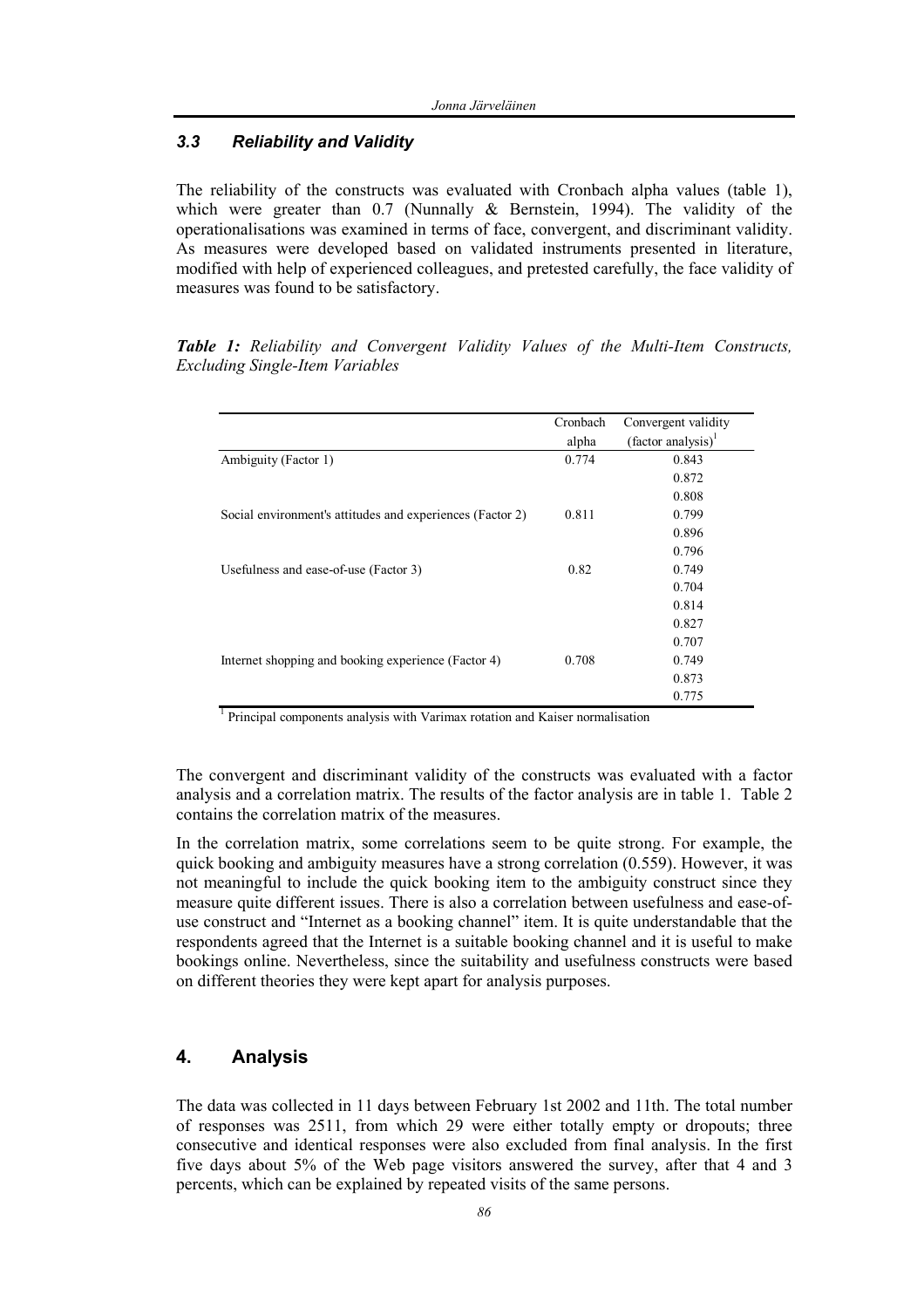|                 | Ambiguity | Special  | Desire for | Correctness           | Quick   | Social   | Usefulness  | Internet |
|-----------------|-----------|----------|------------|-----------------------|---------|----------|-------------|----------|
|                 |           | arrange- |            | discussion of booking | booking | environ- | and         | as       |
|                 |           | ments    |            |                       |         | ment     | ease-of-use | booking  |
|                 |           |          |            |                       |         |          |             | channel  |
| Special         |           |          |            |                       |         |          |             |          |
| arrangements    | ns        |          |            |                       |         |          |             |          |
| Desire for      |           |          |            |                       |         |          |             |          |
| discussion      | ns        | 0.125    |            |                       |         |          |             |          |
| Correctness of  |           |          |            |                       |         |          |             |          |
| booking         | $-0.439$  | ns       | ns         |                       |         |          |             |          |
| Quick booking   | $-0.561$  | ns       | 0.196      | 0.360                 |         |          |             |          |
| Social          |           |          |            |                       |         |          |             |          |
| environment's   | $-0.093$  | ns       | $-0.135$   | ns                    | ns      |          |             |          |
| Usefulness and  |           |          |            |                       |         |          |             |          |
| ease-of-use     | $-0.172$  | $-0.141$ | $-0.216$   | 0.152                 | 0.130   | 0.292    |             |          |
| Internet as     |           |          |            |                       |         |          |             |          |
| booking channel | $-0.103$  | $-0.108$ | $-0.352$   | 0.110                 | ns      | 0.372    | 0.445       |          |
| Experience      | ns        | ns       | $-0.369$   | ns                    | ns      | 0.297    | 0.153       | 0.348    |

#### *Table 2: Correlation Matrix of the Data Set*

coefficients significant at 0.001 level, except ns = not significant

#### *4.1 Respondents*

The respondents were compared demographically to the respondents of two previous Web surveys, which were applied to give a rough picture of the average visitor on the company's Web site for marketing purposes. A commercial Web site research company implemented one in January 2000. The second one in November-December 2001, was implemented as part of a master's thesis by a student working in passenger cruise company's IT department. The quantities of the respondents were respectively 920 and 2875.

In all three Web surveys, 58.5% of the respondents were women. In addition, the age distribution was very similar; the majority was between 18 and 45 years of age. Geographically the respondents were very similarly dispersed also. The majority of respondents live in the greater Helsinki area and Western Finland, where the departure ports are situated. Therefore, the data in this survey corresponds with the data in the other surveys.

Quite a high percentage, 92% of the respondents used the Internet daily or almost daily. In 2000 (OECD, 2001), 54% of Finnish people used the Internet. Since a Web survey cannot reach the non-users, the high percentage is understandable. Approximately 36% of the respondents had never bought from the Internet. Over 70% had not booked a cruise with the company's interactive online booking system, although over half of the respondents had made a travel reservation from some other company's Web site. Almost one quarter (23.2%) of the respondents had made their previous booking with the interactive online booking system. The testing of the hypotheses was done by comparing traditional bookers to online bookers.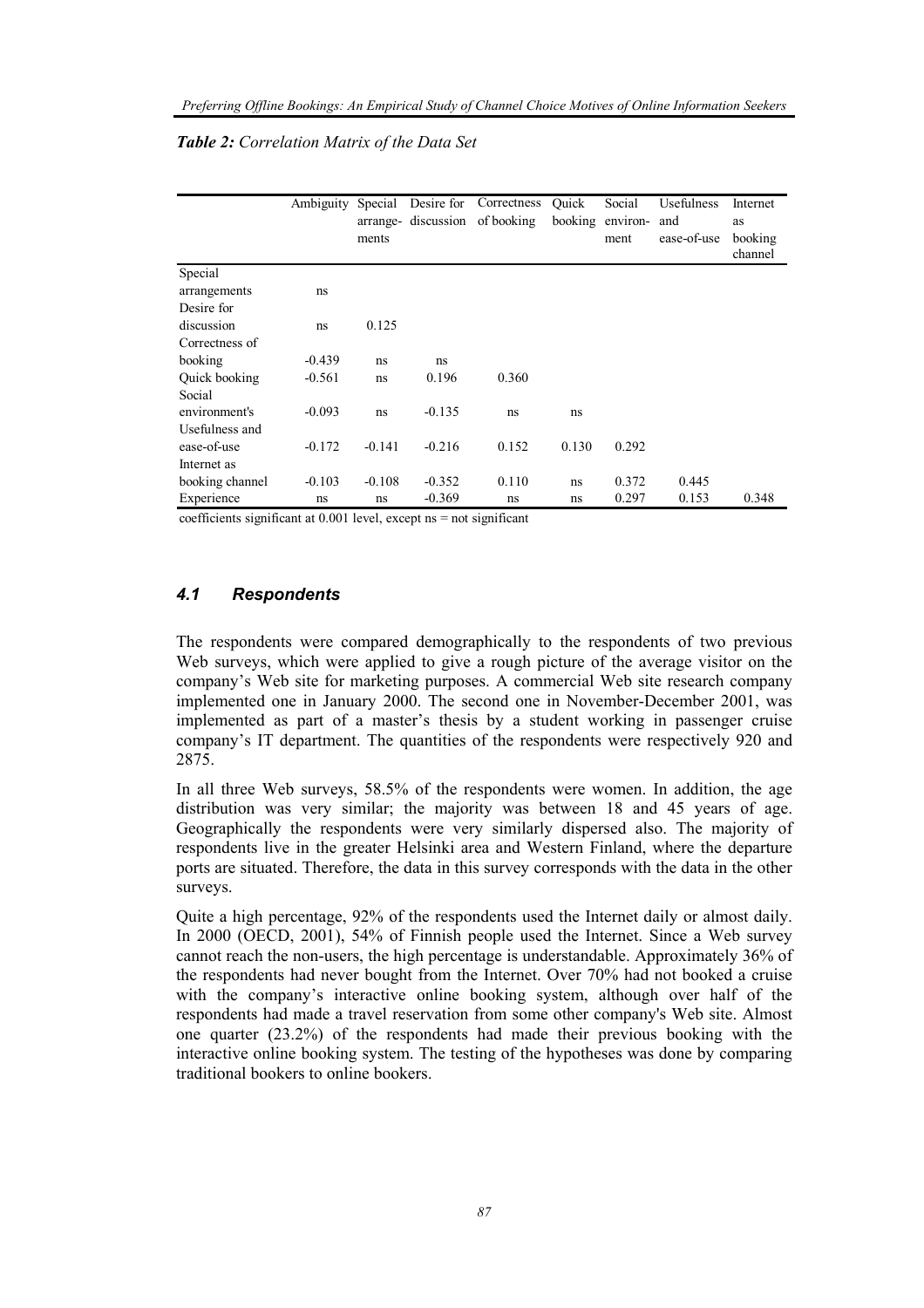#### *4.2 Data Analysis*

The correlation coefficients and logistical regression results are presented in table 3. The correlation values are positive or negative indicating direct or indirect relationship to the (traditional) bookers who had made their previous booking via travel or ticketing agency or telephone. The logistic regression results are in  $e^B$  -column that displays odds ratios of logistic regression analysis. There is no single odds ratio for some variables because the logistic regression calculates coefficients for every category in categorical variables.

| Table 3: Correlation Coefficients and Logistic Regression Odds Ratios of the Data Set |
|---------------------------------------------------------------------------------------|
|---------------------------------------------------------------------------------------|

|                             | n    | Correlation       | $e^{B}$        |
|-----------------------------|------|-------------------|----------------|
| ambiguity                   | 2421 | $* *$<br>$-0.112$ | **<br>0.831    |
| special arrangements        | 2479 | $* *$<br>0.163    | **<br>3.307    |
| desire for discussion       | 2410 | 0.524<br>$* *$    |                |
| strongly agree              |      | 0.376<br>**       | $8.589**$      |
| agree                       |      | 0.137<br>$* *$    | **<br>2.917    |
| disagree                    |      | $-0.300$<br>$* *$ | $* *$<br>0.394 |
| strongly disagree           |      | 0.257<br>**       | $**$<br>0.275  |
| quick booking               | 2435 | 0.114<br>$* *$    |                |
| strongly agree              |      | 0.089<br>$* *$    | 1.056          |
| agree                       |      | 0.039             | 1.245          |
| disagree                    |      | 0.045             | 1.648          |
| strongly disagree           |      | $-0.064$<br>$* *$ | 0.451          |
| social environment          | 1403 | $-0.136$<br>$* *$ | 0.958          |
| usefulness and ease-of-use  | 1626 | 0.219<br>$* *$    | $**$<br>0.921  |
| Internet as booking channel | 2170 | 0.280<br>$* *$    |                |
| strongly agree              |      | 0.276<br>$* *$    | 0.482          |
| agree                       |      | 0.002             | 0.488          |
| disagree                    |      | 0.102<br>**       | 2.431          |
| strongly disagree           |      | 0.034             | 0.878          |
| experience                  | 2384 | 0.338<br>$* *$    | 0.868<br>**    |

n = total number of cases in construct

Correlation to traditional bookers,  $+$  = direct,  $-$  = indirect

 $e^{B}$  = logistic regression odds ratio

 $*** =$  significant at 0.001 level

Hypothesis 1 (H1): Traditional bookers perceive a booking to be more ambiguous than online bookers.

Contrary to expectations, the traditional bookers considered their previous booking to be simple, involving no misunderstandings, and the used concepts clear. The online bookers, however, perceived their previous booking to be more ambiguous. This can be seen in the negative and statistically significant correlation value. Therefore, H1 cannot be supported.

H2: Traditional bookers have more special arrangements in their bookings than online bookers.

The traditional bookers did have more special arrangements in their bookings than the online bookers, the correlation value is positive, hence H2 supported.

H3: During a booking task, traditional bookers are more willing to discuss with a customer service person than online bookers.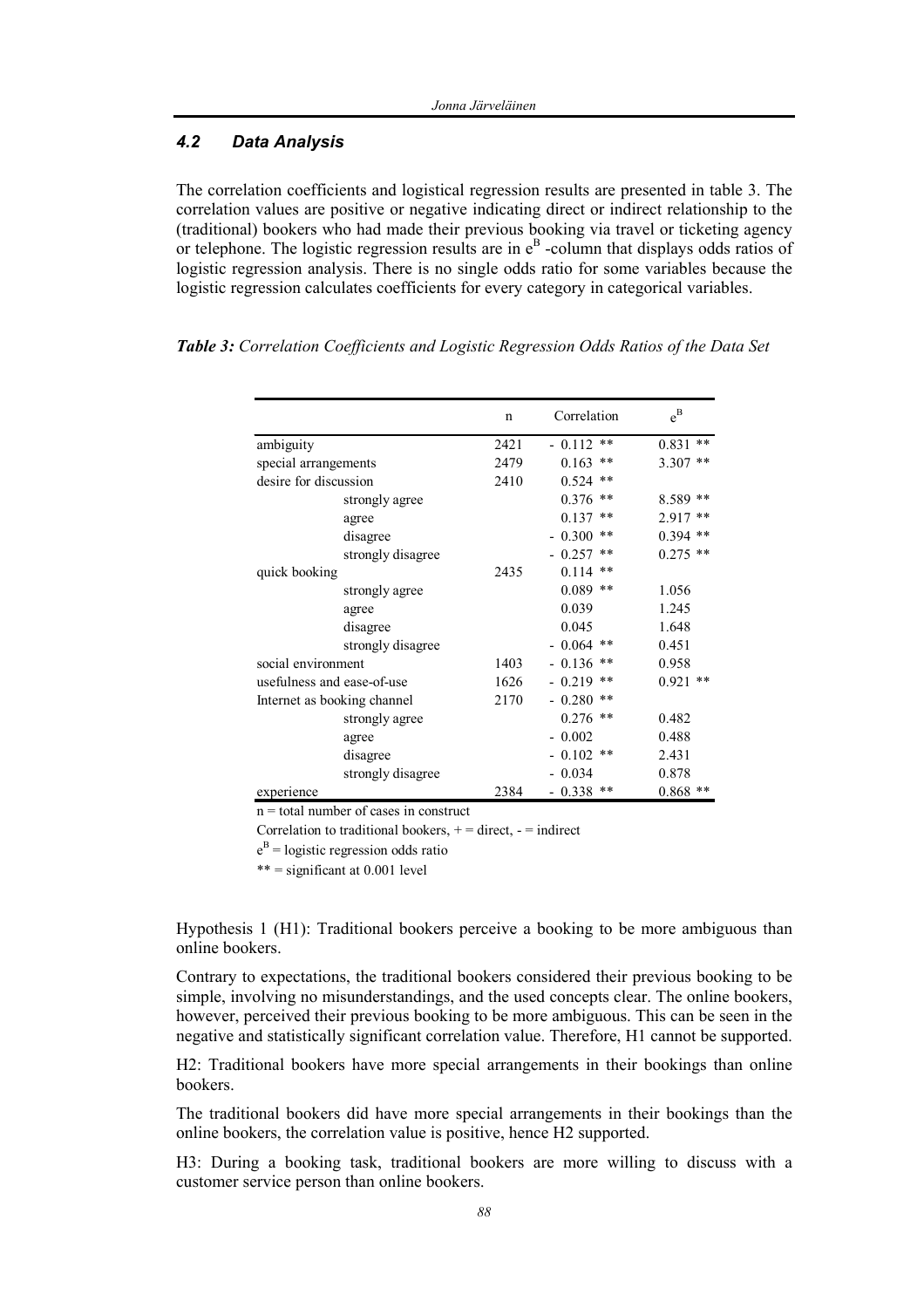The traditional bookers were more willing discuss with a customer service person than the online bookers, as can be seen from the high positive correlation value, thus H3 supported.

H4: Both traditional and online bookers consider that their booking tasks were efficient.

In the questionnaire, there were two efficiency-items: first, was the outcome (booked cruise) as the respondent expected it to be and second, was the booking process quick. Approximately 89% of the respondents considered the outcome correct in both groups. In addition, 90% of the respondents perceived their previous booking to be quick, although the online bookers were slightly less satisfied (correlation being 0.114). Therefore, H4 can be supported only partly.

H5: The perceptions of the traditional bookers about their social environments' attitude towards and experience of online shopping and travel bookings are lower than the perceptions of the online bookers.

As the negative correlation value indicates, the traditional bookers perceived their social environment's attitudes and experience to be lower than the online bookers. Consequently, H5 is supported.

H6: Compared to online bookers, traditional bookers perceive that the online booking system is less useful and not as easy to use as traditional booking channels.

The online bookers found the online booking system to be more useful and easy to use than the traditional bookers, which can be seen from the negative correlation value. As a result, H6 is supported.

H7: Traditional bookers do not perceive the Internet to be as suitable channel for travel reservations as online bookers.

The online bookers considered the Internet more suitable booking channel than the traditional bookers, as the negative correlation value indicates. Therefore, H7 is supported.

H8: Traditional bookers have less experience of online shopping and travel reservations than online bookers.

The traditional bookers had less experience of online shopping and travel reservations and the online booking system, which can be seen from the negative correlation value. Hence, H8 is supported.

The interpretation of the logistic regression odds ratios is that when the value of the variable increases by 1, the probability that a respondent is a traditional booker increases by odds ratio. Therefore for example the respondents that considered their previous booking ambiguous, are 0.831 times more likely to be traditional bookers. On the other hand, the respondents who strongly agreed wanting to discuss with the customer service, are 8.589 times more likely to be traditional bookers. Thus variables, which have values greater than 1, are related to the traditional bookers and variables that have values less than 1, are related to the online bookers. The model created with the logistic regression was able to predict to the correct group 79.7% of the respondents. By random guesswork the probability would have been  $64.3\%$   $((576/2479)^{2} + (1903/2479)^{2})$ . Therefore, the model enables better classification accuracy and discrimination power than random guesswork.

The logistic regression results suggest that the reasons why the traditional bookers choose other booking channels than the Internet are valuing discussion more with the customer service, and having more special arrangements. The open-ended answers explain more; many bookers required extra information that could be obtained in their opinion easier from the customer service person than the company's Web pages. In addition, the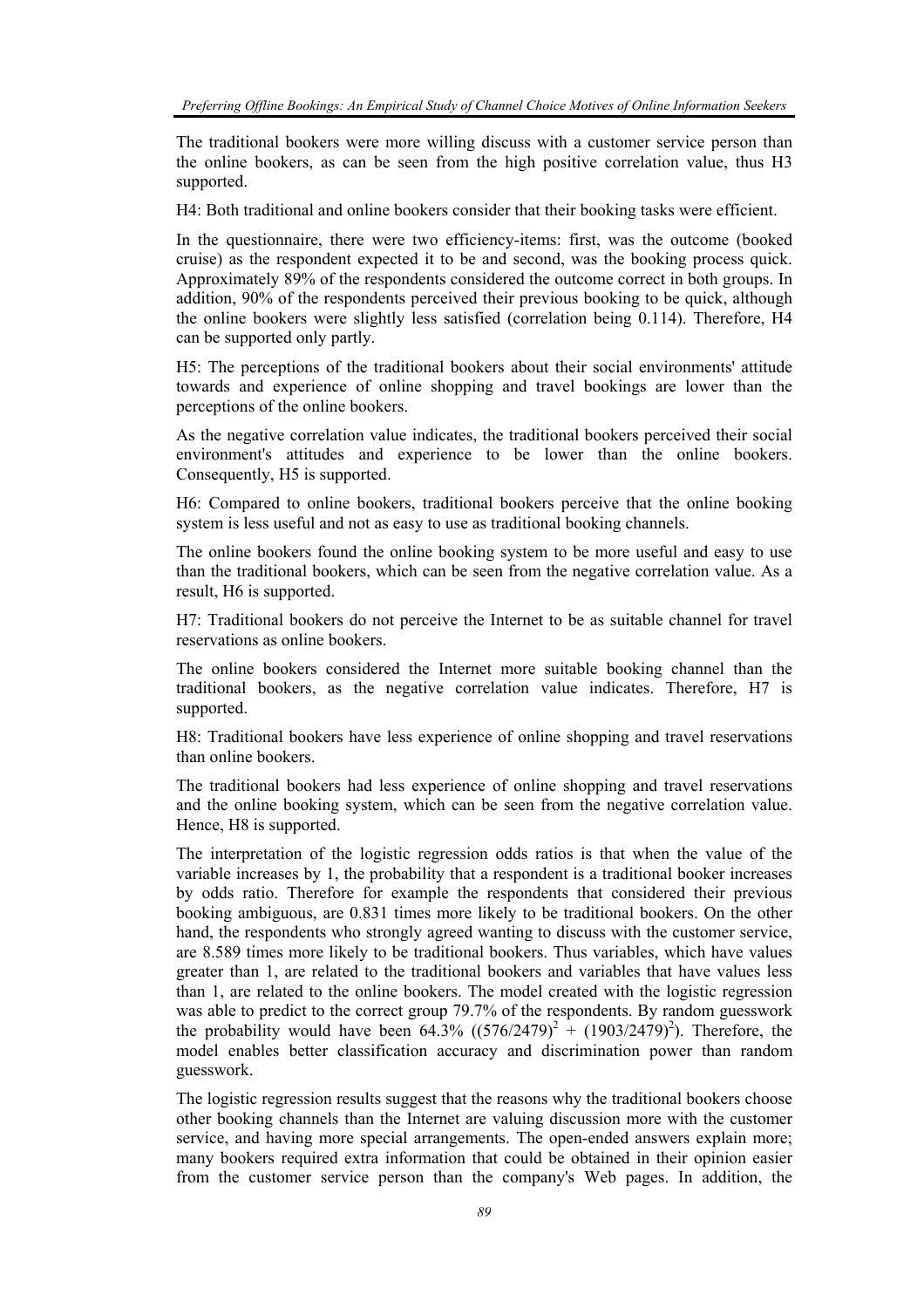respondents perceived that bookings with many special arrangements were so complicated that the correctness and the inexpensiveness of the booking would have been questionable if it was booked online. Nevertheless, the respondents were mainly accustomed and satisfied with the excellent service of the traditional channels.

The primary reasons why the online bookers booked online were: not wanting to discuss with customer service during booking, being used to booking and shopping online (having experience), and perceiving the online booking to be useful and easy to use. Ambiguity can be treated as just one more variable that is useful in differentiating the traditional bookers from the online bookers instead of a reason for choosing the online booking. The logistic regression analysis did not find social environment's attitudes and experiences sufficiently important to differentiate the traditional bookers and the online bookers.

In table 4, there are correlation coefficients of items in some constructs. Here we can see that the more specialised experience a respondent has gained the more likely he/she is not a traditional booker, e.g. is an online booker. In addition, from usefulness and ease-of use items we can see that the online booking's easiness was valued most, and the effectiveness (quickness and correctness) second. In the open-ended answers, the most commonly stated reason for using the online booking system was: "because it is quick, easy, and handy".

The lower price of the booking was mentioned often in the open-ended answers. The traditional bookers were very concerned about finding the cheapest booking alternative online by themselves, and therefore needed assistance from the customer service. On the other hand, many respondents felt the reservation was cheaper online. They were referring to an experiment of the company, where its loyal customers received an incentive of  $\epsilon$ 5 to the online booking. The online bookings rose up from 200 to 2000 daily bookings for a week, and the relative share of the online bookings increased from less than 2% to over 4% in those months. This small incentive encouraged people to experiment on the online booking system, more than any other marketing effort.

|                                             |  | Correlation |       |
|---------------------------------------------|--|-------------|-------|
| Online experience from                      |  |             |       |
| shopping                                    |  | 0.198       | $* *$ |
| travel bookings                             |  | 0.254       | $* *$ |
| company's booking system                    |  | 0.434       | $**$  |
| Compared to traditional booking             |  |             |       |
| online booking is quicker                   |  | $-0.197$    | **    |
| online booking is cheaper                   |  | 0.150       | **    |
| online booking is easier                    |  | 0.294       | $* *$ |
| online booking is more likely to be correct |  | 0.195       | $* *$ |
| extra information can be obtained better    |  | 0.063       |       |

*Table 4: Correlation Coefficients of Items in Experience and Usefulness and Ease-Of-Use Constructs* 

Correlation to traditional bookers,  $+$  = direct,  $-$  = indirect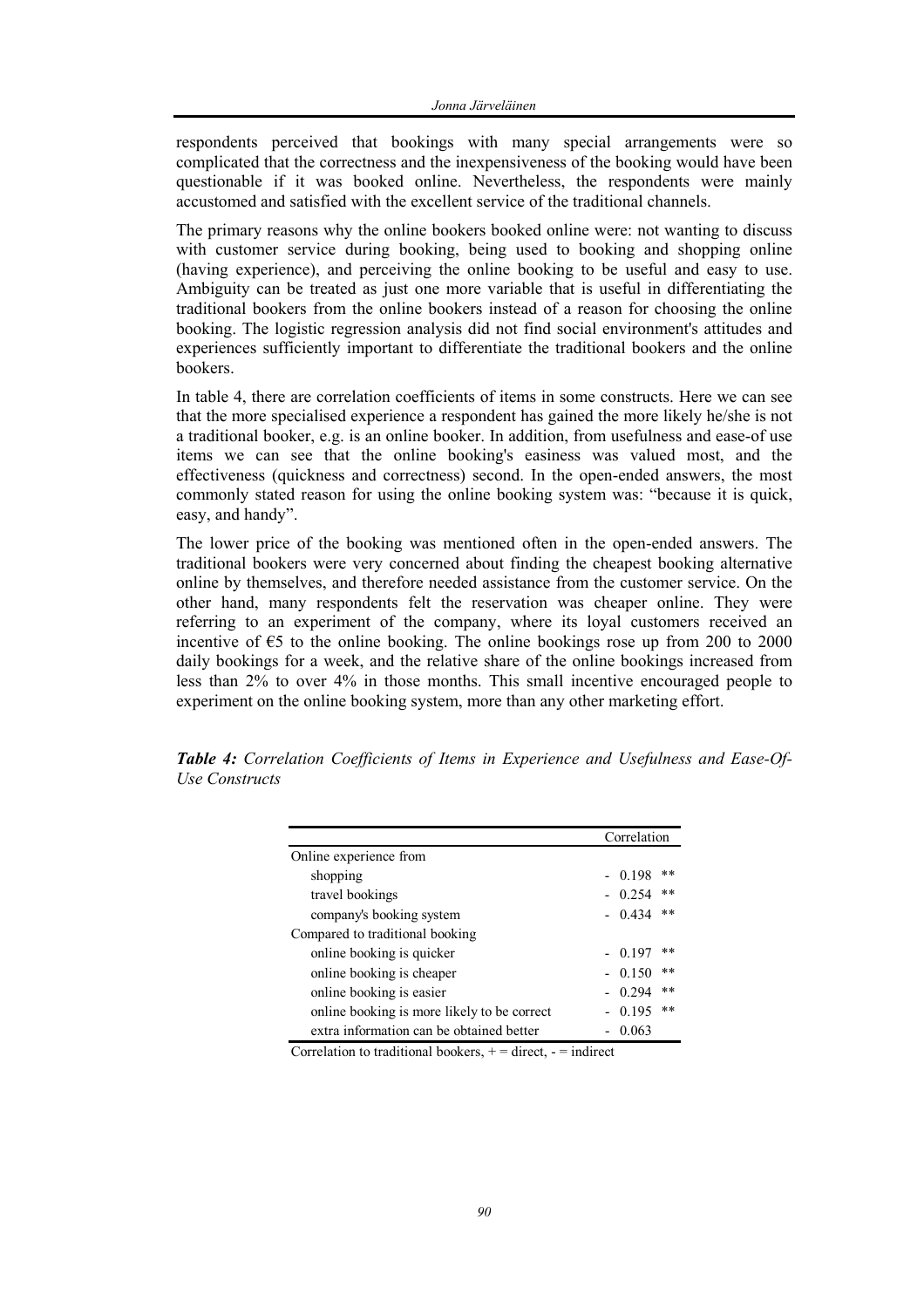*Preferring Offline Bookings: An Empirical Study of Channel Choice Motives of Online Information Seekers* 

# **5. Discussion and Limitations**

The original research question was: Why people who use the Internet for information seeking do not make their travel reservations online? According to this study, the Internet users do not make complex travel reservations online, but may book cruises with no special arrangements. The experienced online shoppers make more online bookings, but many still want to discuss with a person during booking as they are used to and satisfied with making their travel reservations on the telephone or agencies ("if it is not broken, why try to fix it").

There are differences in how various media choice theories suit to this kind of research area. The assumptions of media appropriateness model were supported quite strongly in this study, as were also the arguments of technology acceptance model. However, the principles of social influence model were weakly supported, the correlation coefficient was quite small, and the logistic regression analysis did not find it statistically significant. The idea of media richness theory that ambiguous tasks cannot be efficiently performed in lean medium, such as the Internet, was not supported. The online bookers considered the task more ambiguous than the bookers using traditional, richer channels. El-Shinnawy and Markus, (1992) found also that media richness theory may not be applied to new media without modifications.

The results cannot be explained by one single theory. Desire for discussion, experience, appropriateness of the Internet as a booking channel as well as perceived usefulness and ease-of-use were all important factors influencing channel choice. Also the complexity of the booking seems to have a role in this setting. Therefore, some kind of combination of media richness theory, technology acceptance model and media appropriateness theory should be developed in the future.

In managerial sense, the study's results are interesting. When customers prefer making just simple bookings online, the development of online booking systems should be focused in those bookings, not for booking all kinds of travel products. These two are not totally opposing against each other, but with limited resources, optimising the system for the simple bookings should be preferred according to this study.

As the traditional bookers perceived their bookings to be so complex requiring verbal assistance from a customer service person, this should be considered in the development of online booking systems. The Internet is a medium for information; all the extra information that customer service can give, may also be presented on the Web easily with hyperlinks.

This study must be evaluated keeping in mind its limitations. The Web survey's shortcomings have been already discussed in the Research background –paragraph. In addition, only the respondents' perceptions of usefulness and ease-of-use has been studied and not the Web site functionality that could have an effect on the results. The reason for this is an agreement made with the company in question that prohibits revealing the details of the Web site and the online booking system and their addresses.

The generalisability of the results is also limited geographically, since the study was made with some customers of a passenger ferry company operating in the Baltic Sea. Although the Finns use the Internet excessively, and go to cruises frequently, further studies are required to apply results into other areas. Although the company is established and trustworthy, the methods of payment secure, and privacy of the users' personal information is guaranteed, the effect of trust could be included in further studies.

Interesting results may emerge if the survey would be repeated after a year. Then for example the influence of monetary incentives the company has offered to its regular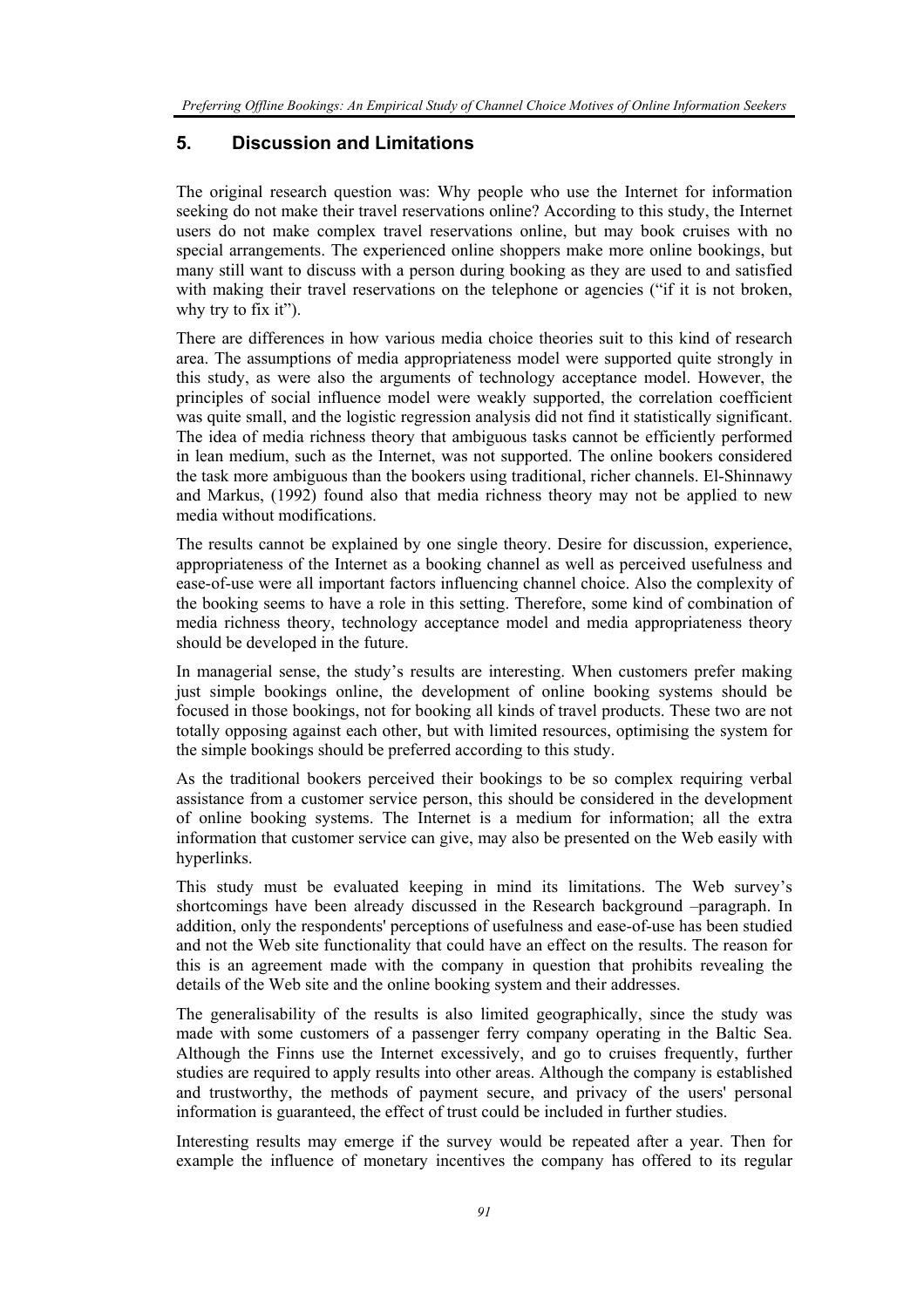customers could be examined. After all, as the results state, the more experience of online shopping is gained the more likely is that people make their reservation online.

#### **References**

- Anckar, B and Walden, P (2001), 'Self-Booking of High and Low Complexity Travel Products: Exploratory Findings', Information Technology and Tourism, vol. 4, no. 3, pp. 151-165.
- Carlson, JR and Zmud, RW (1999), 'Channel expansion theory and the experiential nature of media richness perceptions', vol. 42, no. 2, pp. 153-170.
- Daft, RL and Lengel, RH (1986), 'Organizational Information Requirements, Media Richness and Structural Design.' Management Science, vol. 32, no. 5, pp. 554- 571.
- Davis, FD (1989), 'Perceived Usefulness, Perceived Ease of Use and User Acceptance of Information Technology', MIS Quarterly, vol. 13, no. 3, pp. 319-340.
- Davis, FD, Bagozzi, RP and Warshaw, PR (1989), 'User Acceptance of Computer Technology: A Comparison of Two Theoretical Models', Management Science, vol. 35, no. 8, pp. 982-1003.
- Dennis, AR and Kinney, ST (1998), 'Testing Media Richness Theory in the New Media: The Effects of Cues, Feedback, and Task Equivocality', Information Systems Research, vol. 9, no. 3, pp. 256-274.
- Devaraj, S, Fan, M and Kohli, R (2002), 'Antecedents of b2C channel satisfaction and preference: Validation e-Commerce metrics', Information Systems Research, vol. 13, no. 3, pp. 316-333.
- El-Shinnawy, MM and Markus, ML (1992), 'Media Richness Theory and New Electronic Communication Media: A Study of Voice Mail and Electronic Mail', In Proceedings of the International Conference on Information Systems Ed.), pp. 91-105,
- Fulk, J (1993), 'Social construction of communication technology', vol. 36, no. 5, pp. 921.
- Fulk, J, Schmitz, J and Steinfeld, CW (1990), 'A Social Influence Model of Technology Use', Organizations and Communication Technology, Sage Publications., Newbury Park.
- Hosmer, DW and Lemeshow, S (2000), Applied Logistic Regression, 2, John Wiley & Sons, New York.
- Huang, W, Watson, RT and Wei, K (1998), 'Can a lean e-mail medium be used for rich communication?' European Journal of Information Systems, vol. no. 7, pp. 269- 274.
- Humphrey, T (2000), 'Does Internet research work?' Journal of the Market Research Society, vol. 42, no. 1, pp. 51-63.
- Karahanna, E and Limayem, M (2000), 'E-Mail and V-Mail Usage: Generalizing Across Technologies', Journal of Organizational Computing & Electronic Commerce, vol. 10, no. 1, pp. 49-66.
- Karahanna, E and Straub, DW (1999), 'The Psychological Origins of Perceived Usefulness and Perceived Ease-of-Use', Information & Management, vol. 35, no. 4, pp. 237-250.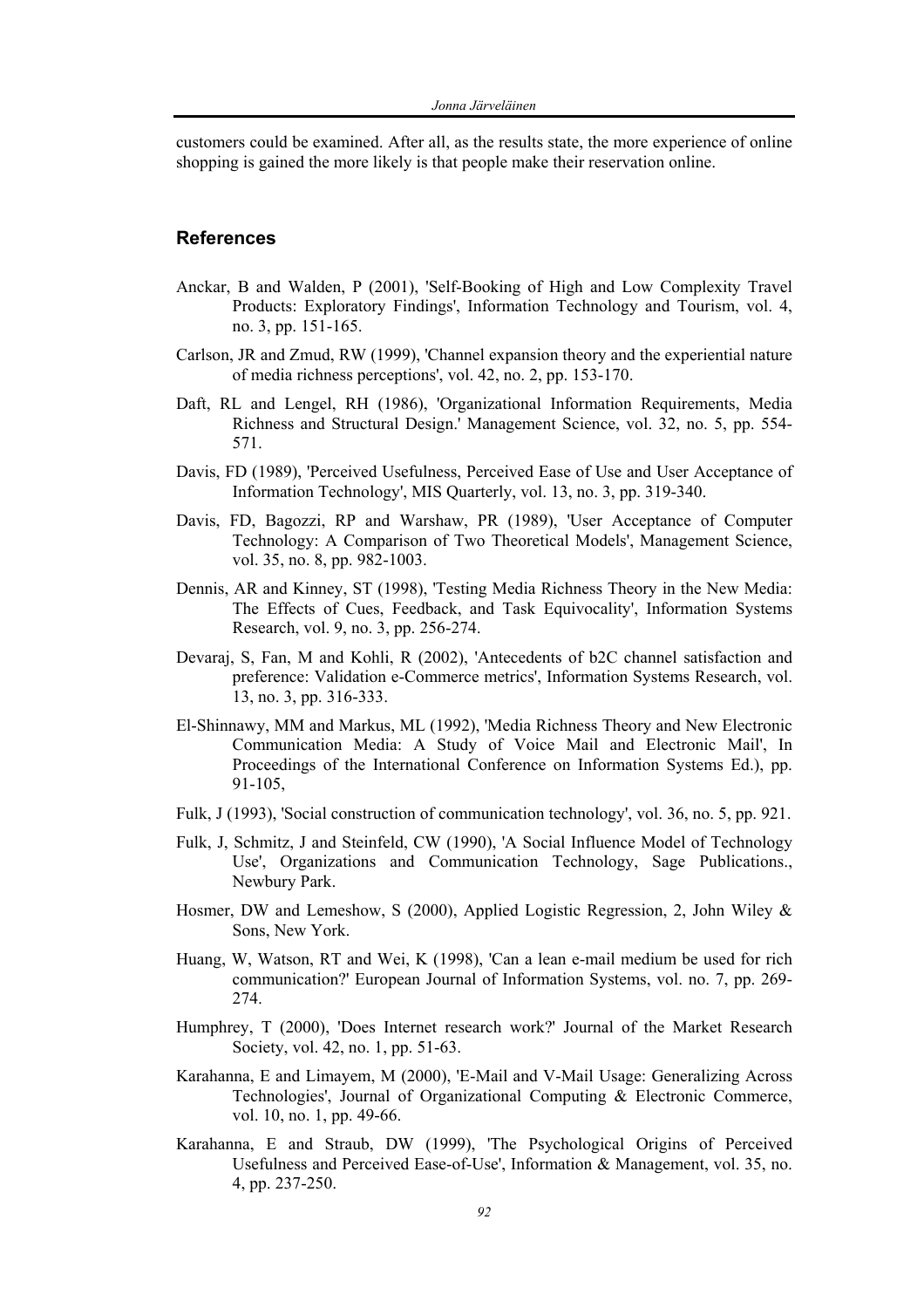- King, RC and Xia, W (1997), 'Media appropriateness: Effects of experience on communication media choice', Decision Sciences, vol. 28, no. 4, pp. 877-910.
- Lederer, AL, Maupin, DJ, Sena, MP and Zhuang, Y (2000), 'The technology acceptance model and the World Wide Web', Decision Support Systems, vol. 29, no. 3, pp. 269-282.
- Minsky, BD and Marin, DB (1999), 'Why faculty members use E-mail: The role of individual differences in channel choice', The Journal of Business Communication, vol. 36, no. 2, pp. 194-217.
- Novak, TP, Hoffman, DL and Yung, Y-F (2000), 'Measuring the customer experience in online environments: A structural modeling approach', Marketing Science, vol. 19, no. 1, pp. 22-42.
- Nua (2001), Online air ticket sales doubled in 2000, viewed 23.1.2002.
- Nua (2002), Travel sales fuel rise in online transactions, <http://www.nua.com/surveys/index.cgi?f=VS&art\_id=905358241&rel=true> viewed 29.4.2003.
- Nua (2003), Western European online travel sales double, <http://www.nua.com/surveys/index.cgi?f=VS&art\_id=905358743&rel=true> viewed 29.4.2003.
- Nunnally, JC and Bernstein, IH (1994), Psychometric Theory, McGraw-Hill, New York.
- OECD (2001), OECD Science, Technology and Industry Scoreboard 2001: Towards a knowledge-based economy, <http://www.sourceoecd.org> viewed 6.3.2002.2002.
- OECD (2002), OECD Information Technology Outlook 2002, <http://www.sourceoecd.org> viewed 2.9.2002.2002.
- O'Neil, KM and Penrod, SD (2001), 'Methodological variables in Web-based research that may affect results: Sample type, monetary incentives, and personal information', Behavior Research Methods, Instruments, & Computers, vol. 33, no. 2, pp. 226-233.
- Rice, RE (1993), 'Media appropriateness: Using social presence theory to compare traditional and new organizational media', Human Communication Research, vol. 19, no. 4, pp. 451-484.
- Shim, S, Eastlick, MA, Lotz, S and Warrington, P (2001), 'An online prepurchase intentions model: The role of intention to search', Journal of Retailing, vol. 77, no. 3, pp. 397-416.
- Suh, KS (1999), 'Impact of communication medium on task performance and satisfaction: an examination of media-richness theory', Information & Management, vol. 35, no. 5, pp. 295-312.
- Taylor, S and Todd, P (1995), 'Assessing IT usage: The role of prior experience', MIS Quarterly, vol. 19, no. 4, pp. 561.
- Trevino, LK, Daft, RL and Lengel, RH (1990), 'Understanding Managers' Media Choices: A Symbolic Interactionist Perspective', Organizations and Communication Technology, Sage Publications, Newbury Park.
- Venkatesh, V and Morris, MG (2000), 'Why don't men ever stop to ask for directions? Gender, social influence, and their role in technology acceptance and usage behavior', MIS Quarterly, vol. 24, no. 1, pp. 115-139.